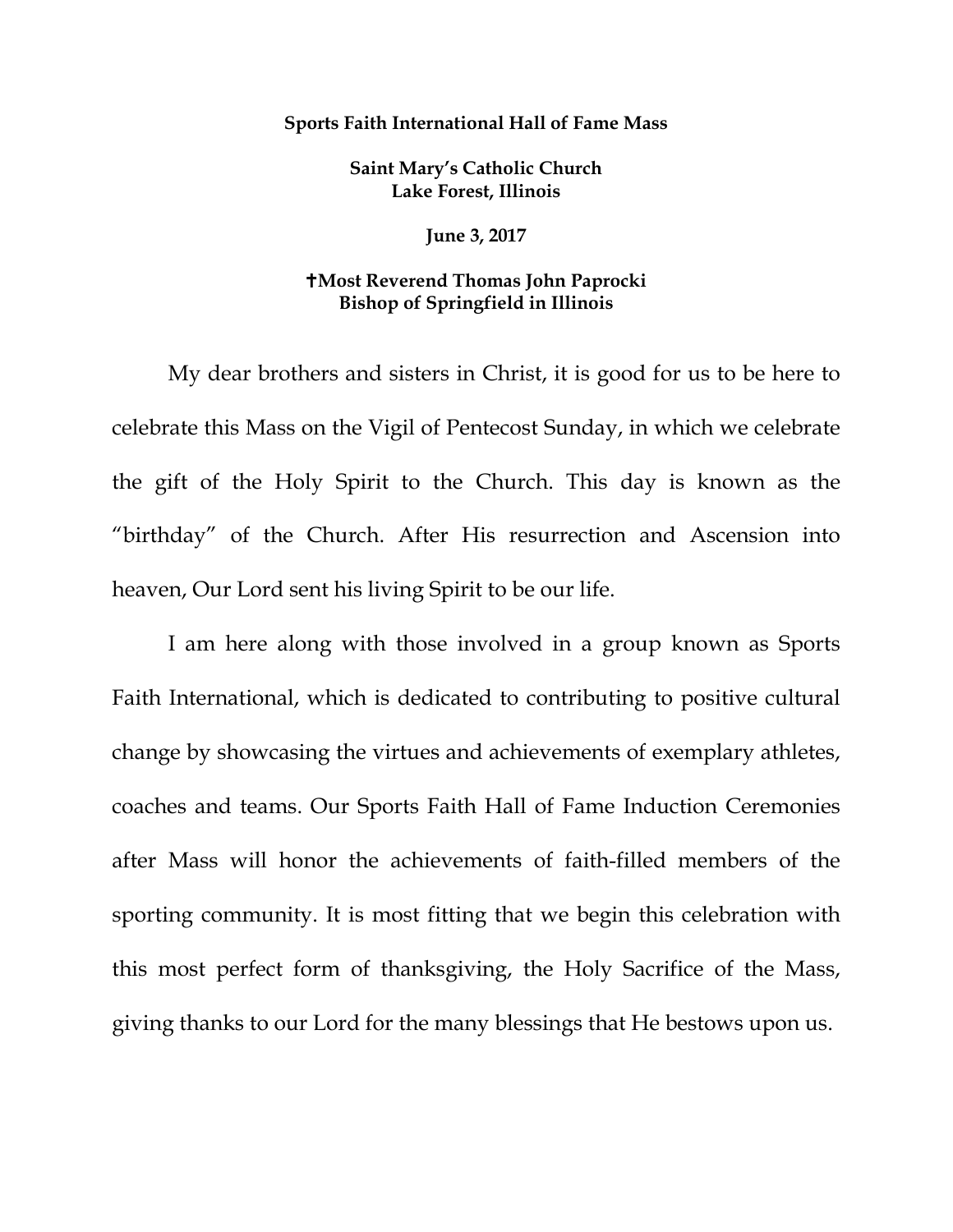For us athletes, thirst is a familiar experience. As a matter of fact, as a marathon runner and hockey goalie, for me, being thirsty is part of the reality of participating in sports, especially endurance sports. I imagine that many of you have also experienced this and, like me, do your best to stay hydrated while you are exercising or participating in a sporting event.

In the Gospel reading that we heard just a few moments ago (John7:37-39), we hear our Lord tell His disciples, "let anyone who thirsts come to me and drink." It should be obvious to us that our Lord was not speaking to the disciples about a physical thirst that could be quenched by water; rather, He was speaking of spiritual thirst. While the sensations or feelings caused by spiritual thirst are quite different than those caused by physical thirst, it is no less a very real part of our daily lives as it was of His disciples.

On a physical level, when we are thirsty, it is an automatic response for us to want something to quench that thirst, so we look for something to drink. So too on a spiritual level should we always look for ways to quench the thirst that we experience in our lives of faith. Just as athletes prefer different things to quench their thirst, whether it is water or Gatorade or another sports drink, they all accomplish the same goal of no longer being

2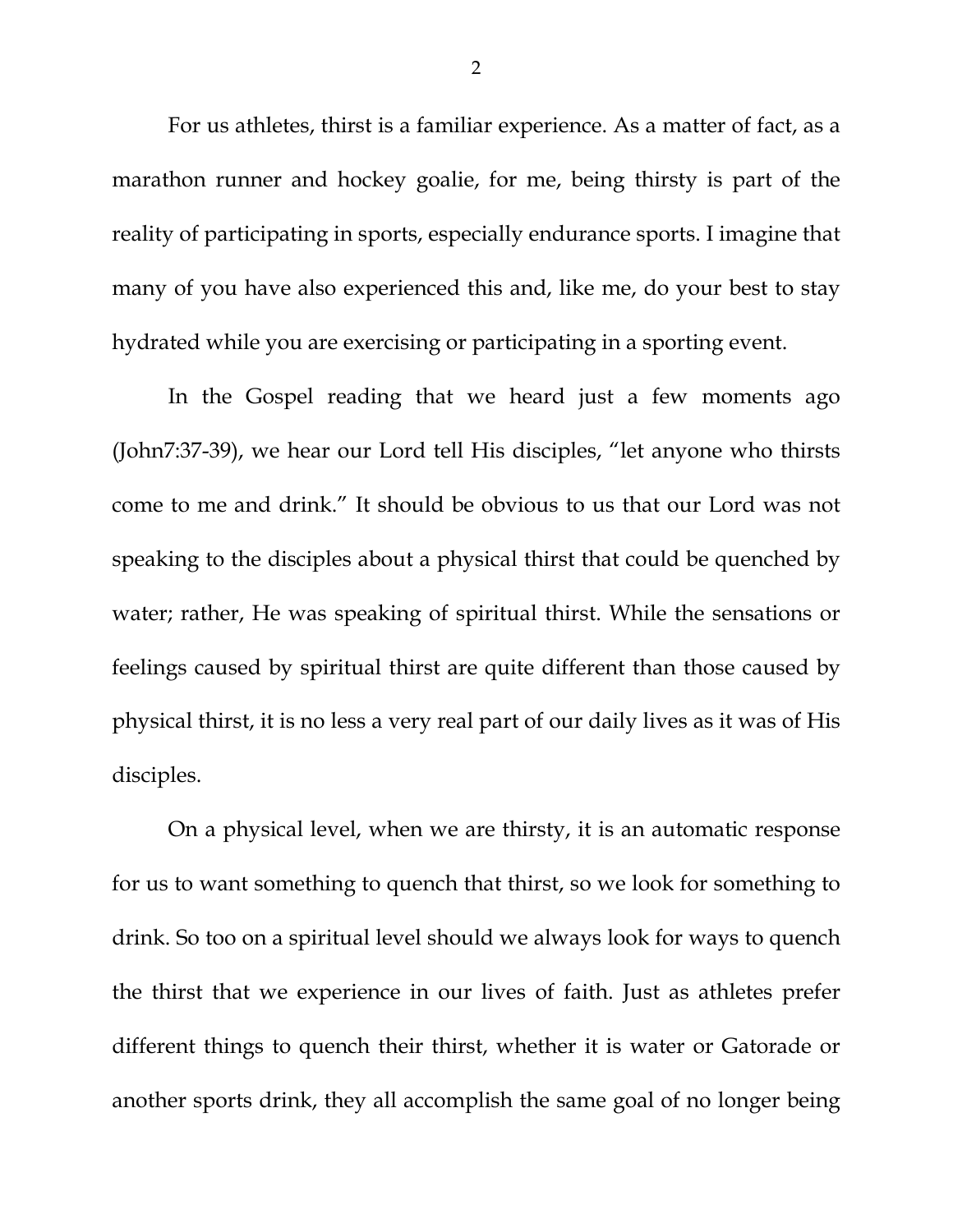thirsty. As our Lord's disciples, we also have many different means of quenching our spiritual thirst, whether it is daily Mass, the rosary, devotions to the Saints, or another means of quenching our spiritual thirst, these are all directed toward the same goal, that of sustaining us in our lives of faith. Ultimately, Jesus says, our spiritual thirst is quenched by the Holy Spirit. Whoever believes in Jesus will have the Holy Spirit flowing within him like "rivers of flowing water."

Just as we can draw parallels between physical thirst and spiritual thirst, a very clear parallel can also be drawn between sports and our spiritual lives: physical fitness and spiritual fitness. When you want to focus on your physical fitness in order to get better at a sport, get in shape, or even simply to improve your overall health, you have to put in the work to achieve your goal. In our spiritual lives, we also have to put in the work to increase our spiritual fitness and achieve our spiritual goals.

Throughout the existence of the Church, sports have been used time and time again as a metaphor for the development of one's spiritual life. Whether we see it in our sacred scriptures with Saint Paul's comparing our lives to running a race in order to win the reward of eternal life or whether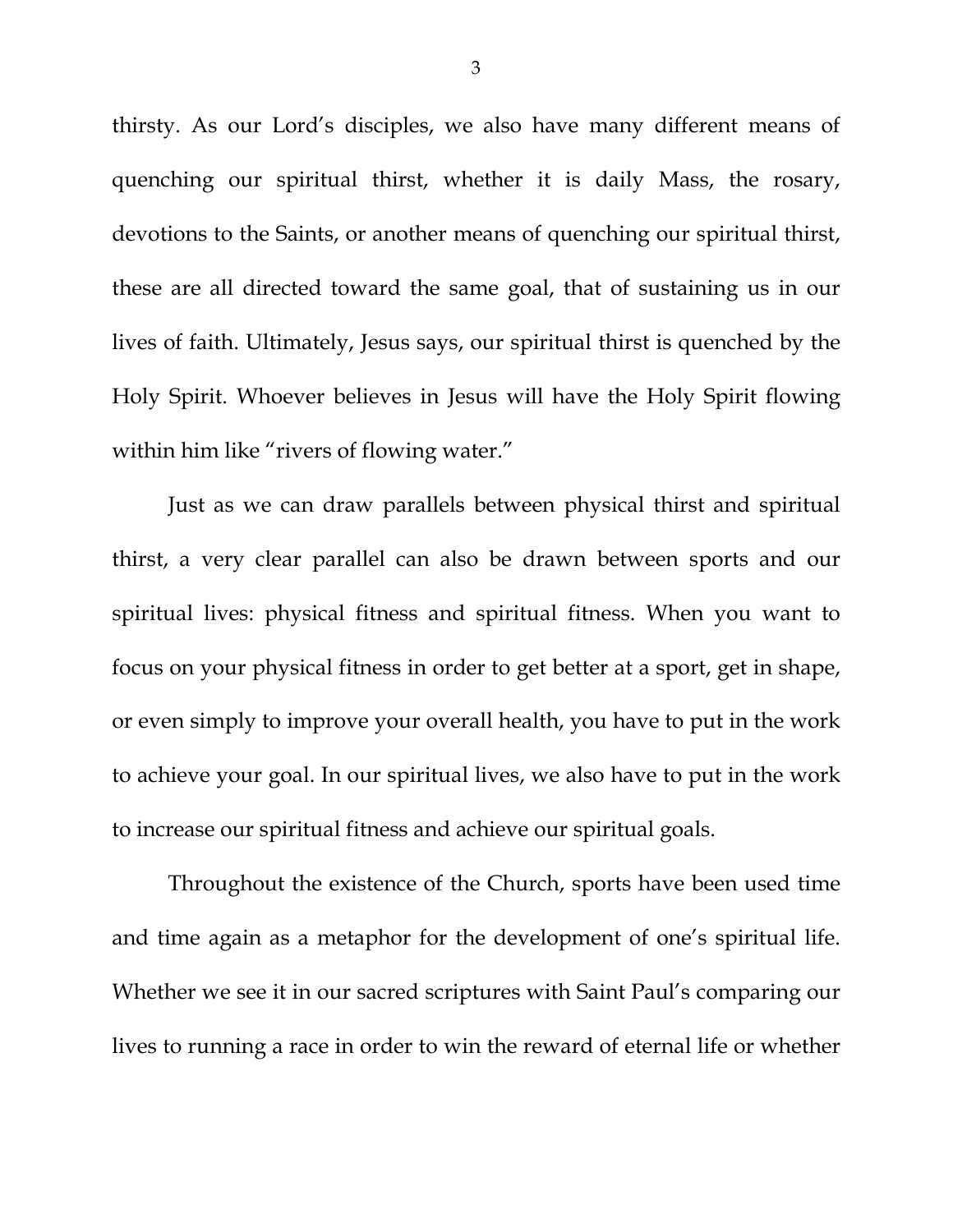we see it in the lives or writings of the saints, the fact is that sports have been central to the Christian experience throughout time.

In an address to athletes, Saint John Paul II articulated this relationship between sports and the development of our lives of faith in the following way:

> "Sport, as you well know, is an activity that involves more than the movement of the body; it demands use of intelligence and the disciplining of the will. It reveals, in other words, the wonderful structure of the human person created by God as a spiritual being, a unity of body and spirit. Athletic activity can help every man and woman to recall that moment when God the Creator gave origin to the human person, the masterpiece of His creative work."[1](#page-5-0)

In this very poignant statement, we see the central way that participation in sports relates to our lives of faith and how sports can even be a catalyst in the development of our spiritual lives. Just as sports require athletes to use not only their physical abilities but also intelligence and discipline, so does the development of our spiritual lives require the use of these as well. Many times, in our spiritual lives we are required to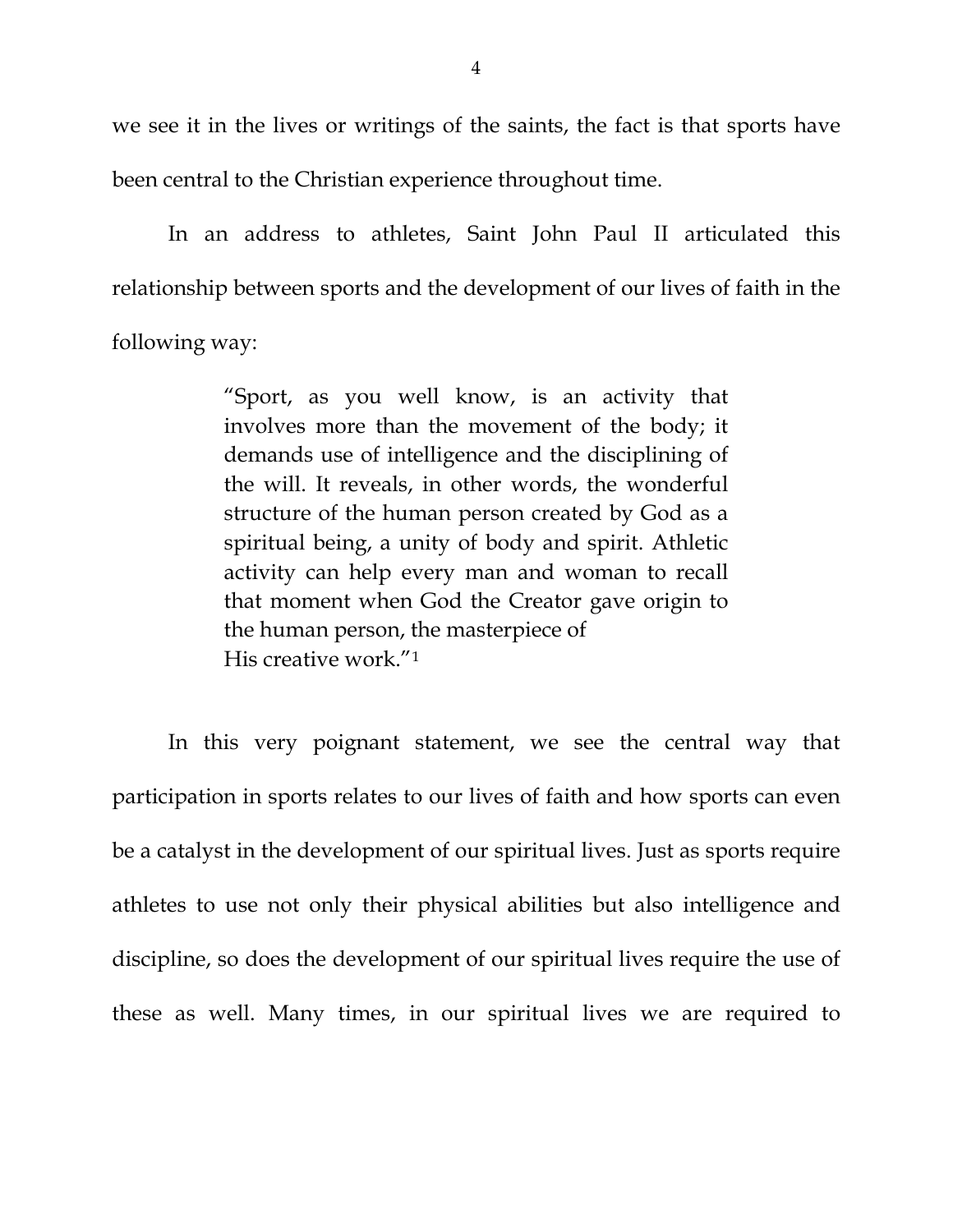discipline our wills in order to do what God expects of us or even calls us to do as His disciples living in the world today.

Similar to how we set goals in sports or in fitness in order to see results, so too should we set goals in our spiritual life. I would recommend that, as in sports, we start with small goals aimed, as Saint John Paul II suggests, at disciplining our will in order to develop our lives of faith. Whether it is for the good of others in doing charitable acts or committing to spending time in prayer each day or participating in daily Mass, these small ways in which we give of ourselves to God and others will in time develop into a vibrant spiritual life.

However as we know that, while starting with small goals may seem manageable, we are human and we at times stumble, so let us recognize our reliance on God's grace even in small things and ask for His help in finding ways to quench our spiritual thirst and so develop our spiritual lives.

Soon Jesus will come into our hearts in this Holy Eucharist. May His Holy Spirit constantly stream within us like "rivers of flowing water."

May God give us this grace. Amen.

5